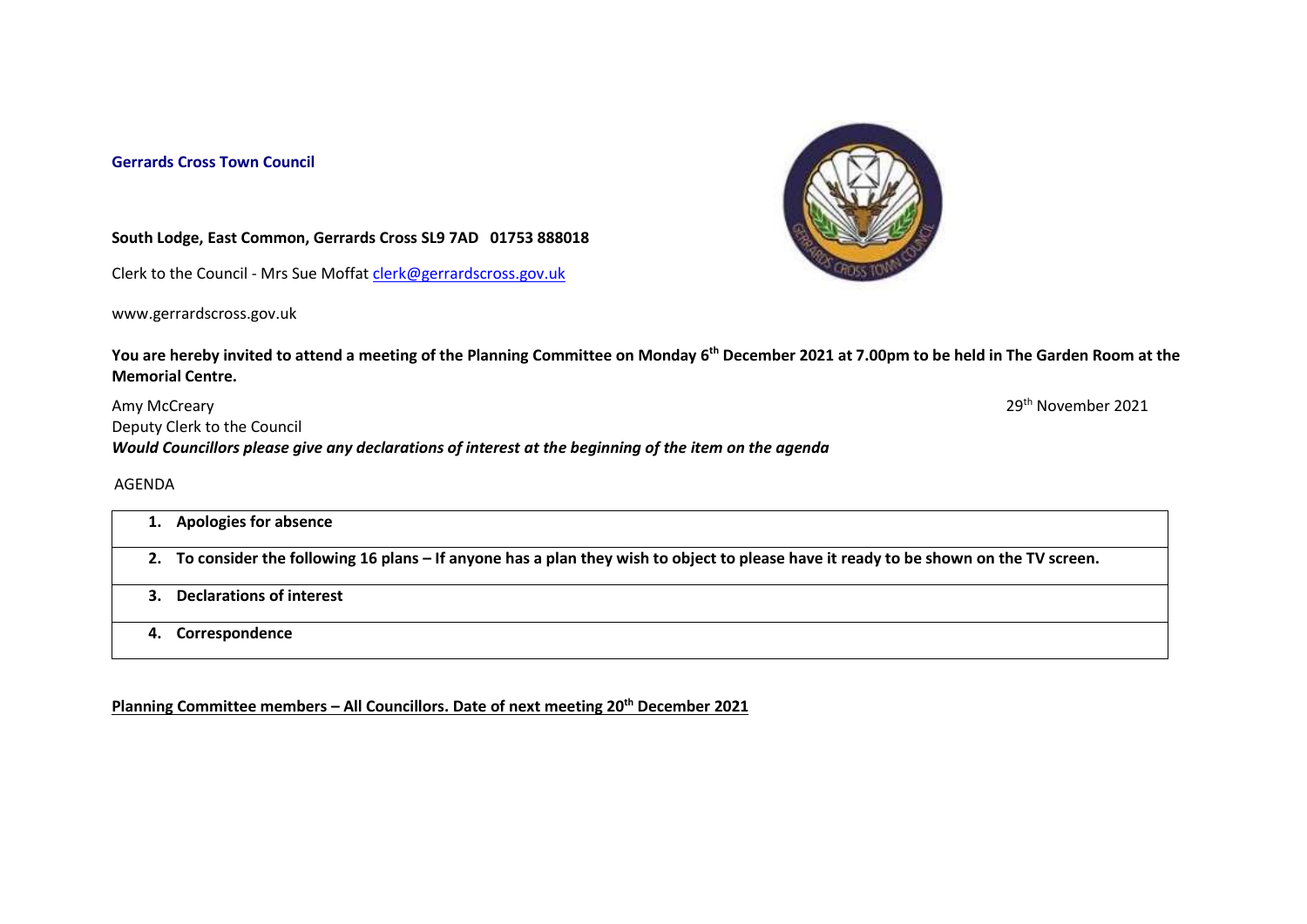| Agenda 6 <sup>th</sup> December<br>2021 |                           |                           |                                                          |
|-----------------------------------------|---------------------------|---------------------------|----------------------------------------------------------|
| Application No.                         | Applicant                 | Site                      | Proposal                                                 |
| 1/                                      | Mrs K Sidhu               | <b>Brow Cottage</b>       | Demolition of existing dwelling and erection of a new    |
| PL/21/2402/FA                           | c/o Mr Bimal Ruparella    | 14 Hill Waye              | dwelling                                                 |
| Amended                                 | Juttla Architects         | SL9 8BJ                   | Amendment to the patio area (reduced in scale with green |
|                                         | Ruislip                   |                           | roof proposed over basement)                             |
| $\overline{2}$                          | Mr J O'Keeffe             | Juniper Cottage           | Demolition of existing dwelling and erection of a single |
| PL/21/2814/FA                           | Juniper Cottage           | 8 South Park Crescent     | dwelling with internal                                   |
| Amended                                 | 8 South Park Crescent     | SL9 8HJ                   | basements incorporating garages and new front            |
|                                         | <b>Gerrards Cross</b>     |                           | hardstanding                                             |
|                                         |                           |                           | Marginally increased size of basement                    |
| 3/                                      | Mrs Hayat                 | <b>Green Pastures</b>     | Erection of an outbuilding                               |
| PL/21/4045/FA                           | <b>Green Pastures</b>     | 6 Woodlands Close         |                                                          |
|                                         | 6 Woodlands Close         | SL9 8DQ                   |                                                          |
|                                         | <b>Gerrards Cross</b>     |                           |                                                          |
| 4/                                      | Ms J Castiglione          | 28A Cedar House           | Remove Birch (SBDC TPO No 46, 2001).                     |
| PL/21/4200/TP                           | 28A Cedar House           | <b>Howards Wood Drive</b> |                                                          |
|                                         | <b>Howards Wood Drive</b> | SL9 7HN                   |                                                          |
|                                         | <b>Gerrards Cross</b>     |                           |                                                          |
| 5/                                      | Mr R Hughes-Penney        | Squirrels Leap            | Re-roofing and conversion of garage roof space to create |
| PL/21/4292/FA                           | c/o Mr Fisher             | 9 Beech Waye              | new first floor, including dormers to the front          |
|                                         | Absolute Architecture     | SL9 8BL                   | and rear elevations, with new external access stairs and |
|                                         | Newbury                   |                           | bike store                                               |
| 6/                                      | Mr M Collar               | Quilon                    | Works in accordance with submitted Tree Risk Assessment  |
| PL/21/4300/TP                           | c/o Ms Alexander          | 5 Hillcrest Waye          | (SBDC TPO No 5, 2001)                                    |
|                                         | Heritage Trees Ltd        | SL9 8DN                   |                                                          |
|                                         | <b>Iver</b>               |                           |                                                          |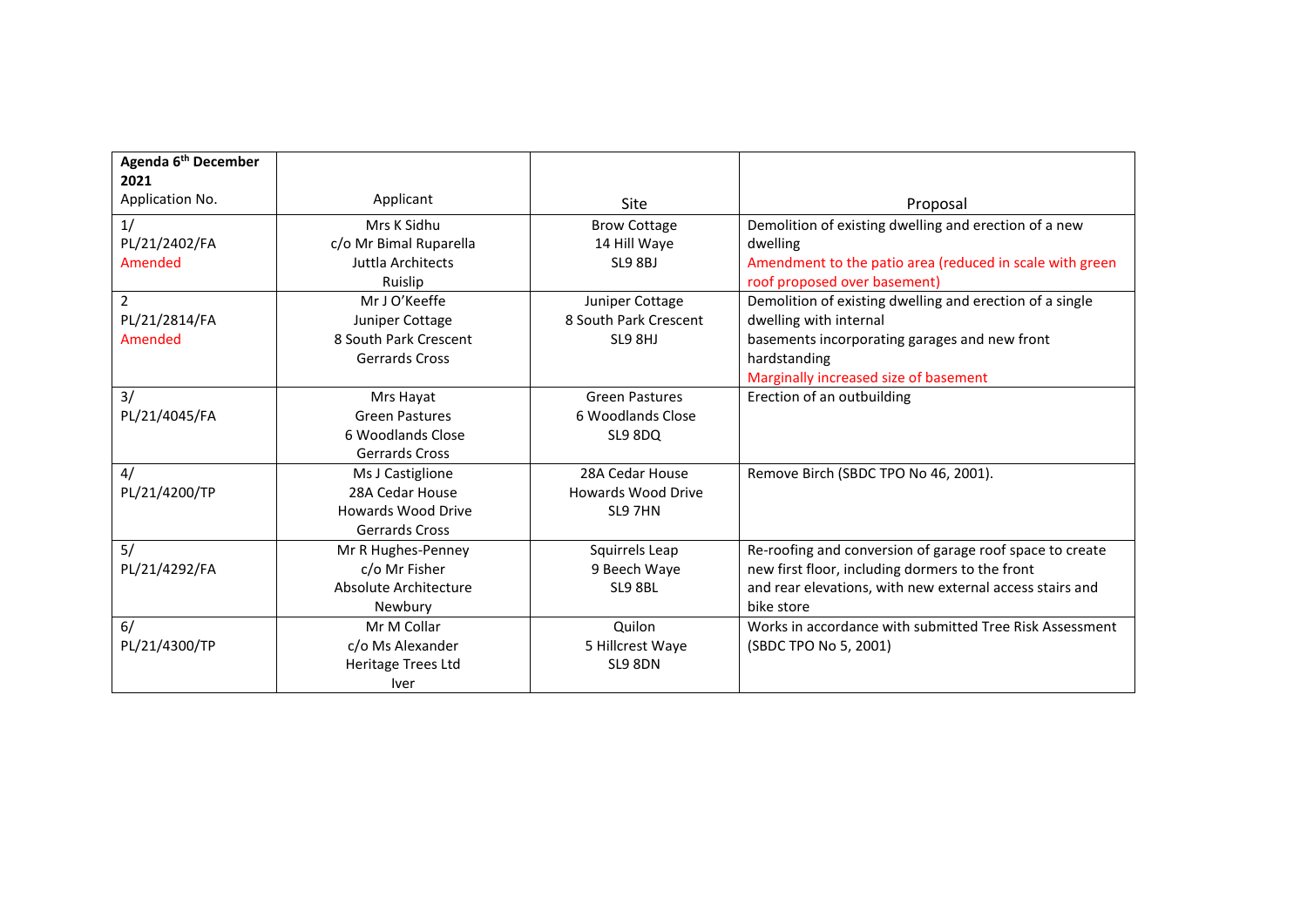| 7/             | Mr S Dundon                       | Hope Cottage          | Varaition of condition 3 (Trees) of planning permission   |
|----------------|-----------------------------------|-----------------------|-----------------------------------------------------------|
| PL/21/4350/VRC | c/o Mr J Broderick                | 28 Howards Thicket    | PL/19/3798/FA (Demolition of                              |
|                | <b>JPB Architects</b>             | SL9 7NU               | existing detached dwelling and erection of new detached   |
|                | Uxbridge                          |                       | dwelling with adjoining                                   |
|                |                                   |                       | garage & associated works.) to allow for the removal of   |
|                |                                   |                       | additional trees and                                      |
|                |                                   |                       | vegetation                                                |
| 8/             | Mr P Metha                        | The Dells             | Willow T1 - Reduce by 3.5mtrs, reshape sides by 3mts      |
| PL/21/4355/TP  | c/o Mr P Morris                   | 6 Valley Way          | (TPO/SBDC/2012/15)                                        |
|                | <b>Fineland Forestry Ltd</b>      | SL9 7PN               |                                                           |
|                | Chalfont St Peter                 |                       |                                                           |
| 9/             | Mr D Andrews                      | Gainford              | Oak T1 - Reduce by 50%, Prunus T2 - Fell                  |
| PL/21/4368/TP  | c/o Mr O Tarrant                  | 36 Mill Lane          | (TPO/SBDC/2001/05)                                        |
|                | 29 Sheepcote Road                 | SL9 8BA               |                                                           |
|                | Eton Wick                         |                       |                                                           |
| 10/            | Mr A Wood                         | 72 Howards Wood Drive | Oak G1 x 5 - Crown this by 10%, remove epipcormic growth  |
| PL/21/4423/TP  | c/o Mr P Morris                   | SL9 7HP               | (TPO/SBDC/2001/46)                                        |
|                | <b>Fineland Forestry Ltd</b>      |                       |                                                           |
|                | <b>Chalfont St Peter</b>          |                       |                                                           |
| 11/            | Mrs A Adams                       | 15 Dukes Wood Drive   | Oak (T1 in TPO G1) Remove 2 low overhanging No 11         |
| PL/21/4443/TP  | c/o Mr A Wilkinson                | <b>SL97LJ</b>         | (TPO/SBDC/2002/23) Yew (T2) - in garden adjoining to rear |
|                | <b>Boward Tree Surgery Ltd</b>    |                       | - remove growth overhanging lawn (TPO/SBDC/1995/31)       |
|                | Harefield                         |                       |                                                           |
| 12/            | Mrs K Holdstock                   | Orchehill Court       | Spruce T1 - Crown lift to approximately 5m above ground   |
| PL/21/4451/TP  | c/o Mrs K Harvey                  | Orchehill Avenue      | level over driveway only                                  |
|                | <b>Artemis Tree Services</b>      |                       | (TPO/SBDC/2012/29)                                        |
|                | West Hyde                         |                       |                                                           |
|                |                                   |                       |                                                           |
|                |                                   |                       |                                                           |
| 13/            | Tunnard                           | Highlands             | T1 Lime - Repollard (Gerrards Cross Centenary),           |
| PL/21/4490/KA  | <b>Transport for Bucks</b>        | 19 Vicarage Way       |                                                           |
|                | Ms J Macbeth                      | SL9 8AR               |                                                           |
|                | South Bucks Tree Surgeons Limited |                       |                                                           |
|                | Thame                             |                       |                                                           |
|                |                                   |                       |                                                           |